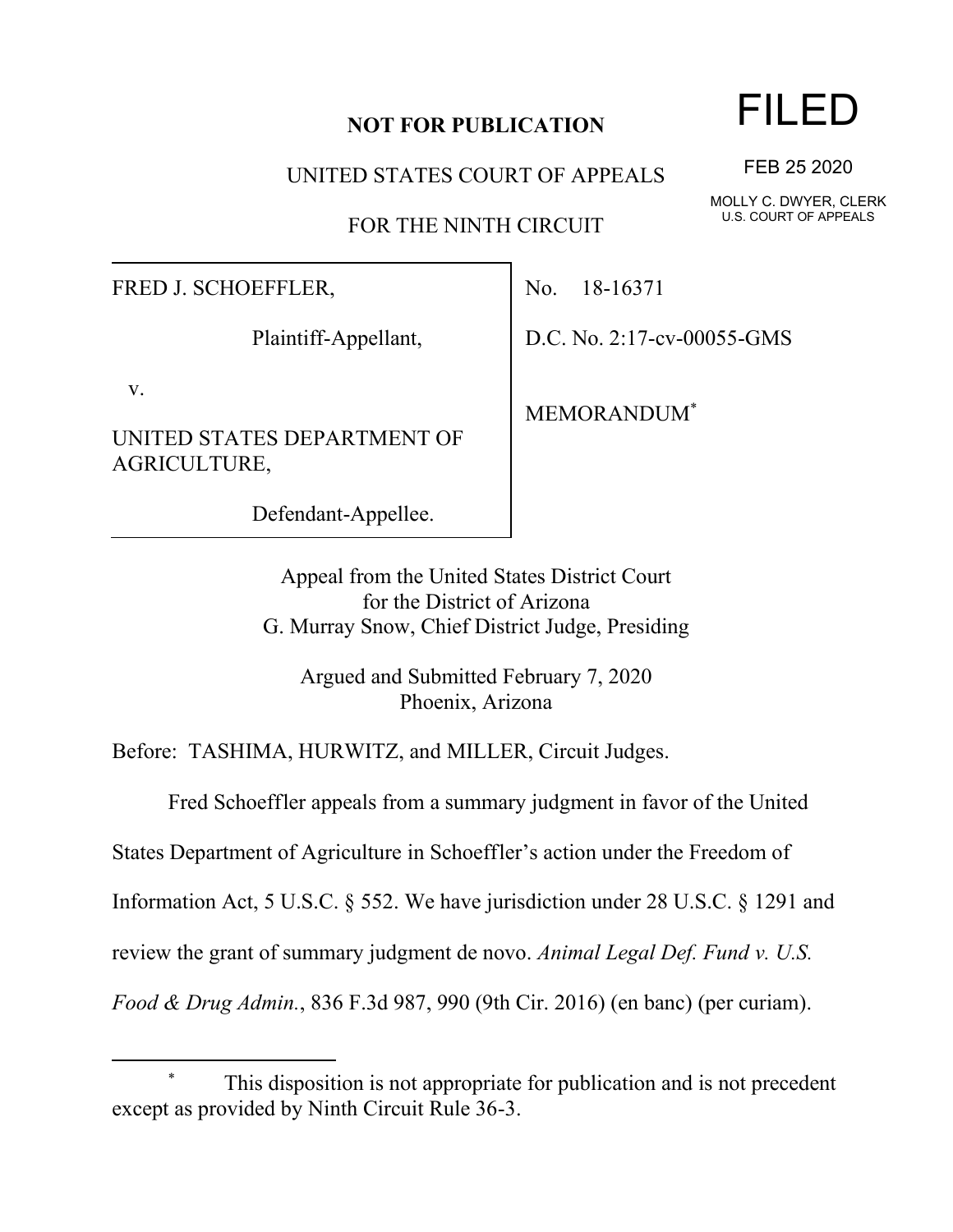We affirm.

1. The district court correctly found no genuine dispute of fact material to whether the Department's search for records was adequate with respect to Request 4325-F. The statute requires an agency to "conduct[] a 'search reasonably calculated to uncover all relevant documents.'" *Zemansky v. EPA*, 767 F.2d 569, 571 (9th Cir. 1985) (quoting *Weisberg v. U.S. Dep't of Justice*, 745 F.2d 1476, 1485 (D.C. Cir. 1984)). "In demonstrating the adequacy of the search, the agency may rely upon reasonably detailed, nonconclusory affidavits submitted in good faith." *Id*.

The Department's declarations showed that the agency conducted an adequate search. Harald Fuller-Bennett, an information specialist for the United States Forest Service, stated that a colleague contacted the San Dimas Technology Development Center—which Schoeffler concedes was the office most likely to hold responsive documents—and that the relevant personnel at San Dimas reviewed a Dropbox link containing certain files and "found that it included all of its responsive records." Another Service information specialist, Marie Derobertis, testified similarly about searches in another office. We see no difference between these searches and others whose adequacy we have upheld. *See Zemansky*, 767 F.2d at 572; *Hamdan v. U.S. Dep't of Justice*, 797 F.3d 759, 771–72 (9th Cir. 2015).

2 a set of  $\sim$  2 a set of  $\sim$  2 a set of  $\sim$  2 a set of  $\sim$  3 a set of  $\sim$  3 a set of  $\sim$  3 a set of  $\sim$  3 a set of  $\sim$  3 a set of  $\sim$  3 a set of  $\sim$  3 a set of  $\sim$  3 a set of  $\sim$  3 a set of  $\sim$  3 a set of  $\sim$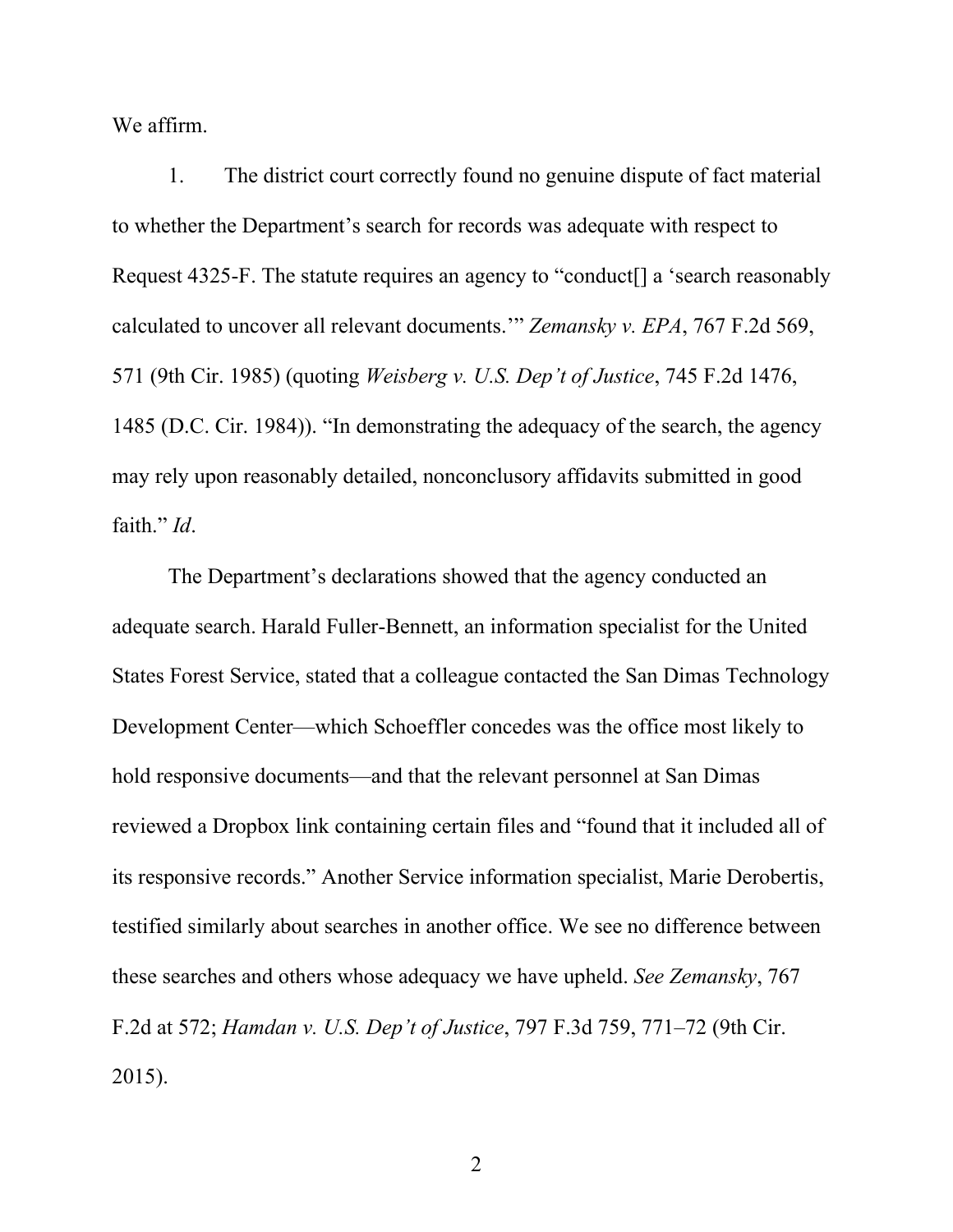We reject Schoeffler's three other challenges. First, while non-expert witnesses ordinarily may testify only as to matters within their personal knowledge, an agency's declarations in FOIA cases are exempt from that "personal knowledge requirement." *Garris v. FBI*, 937 F.3d 1284, 1292–93 (9th Cir. 2019); *see also Lane v. U.S. Dep't of Interior*, 523 F.3d 1128, 1135 (9th Cir. 2008).

Second, even if the additional declarations the Department introduced on reply were improper, Schoeffler waived his challenge to them by not objecting below. *See Dutta v. State Farm Mut. Auto. Ins. Co.*, 895 F.3d 1166, 1172 (9th Cir. 2018).

Third, Schoeffler's evidence of the Department's possession of responsive documents is not dispositive or necessarily material to the legally determinative question: "whether the *search* for those documents was adequate." *Lahr v. Nat'l Transp. Safety Bd.*, 569 F.3d 964, 973 (9th Cir. 2009) (quoting *Zemansky*, 767 F.3d at 571). Even if the Department once held the recordings and transcripts Schoeffler seeks, there is no genuine dispute of fact material to the adequacy of the Department's search.

2. We also affirm the grant of summary judgment as to Request 5736-F. At oral argument, Schoeffler conceded that his merits arguments as to Request 5736-F are identical to his arguments as to Request 4325-F. We therefore assume without deciding that Schoeffler exhausted Request 5736-F, and we reject

3